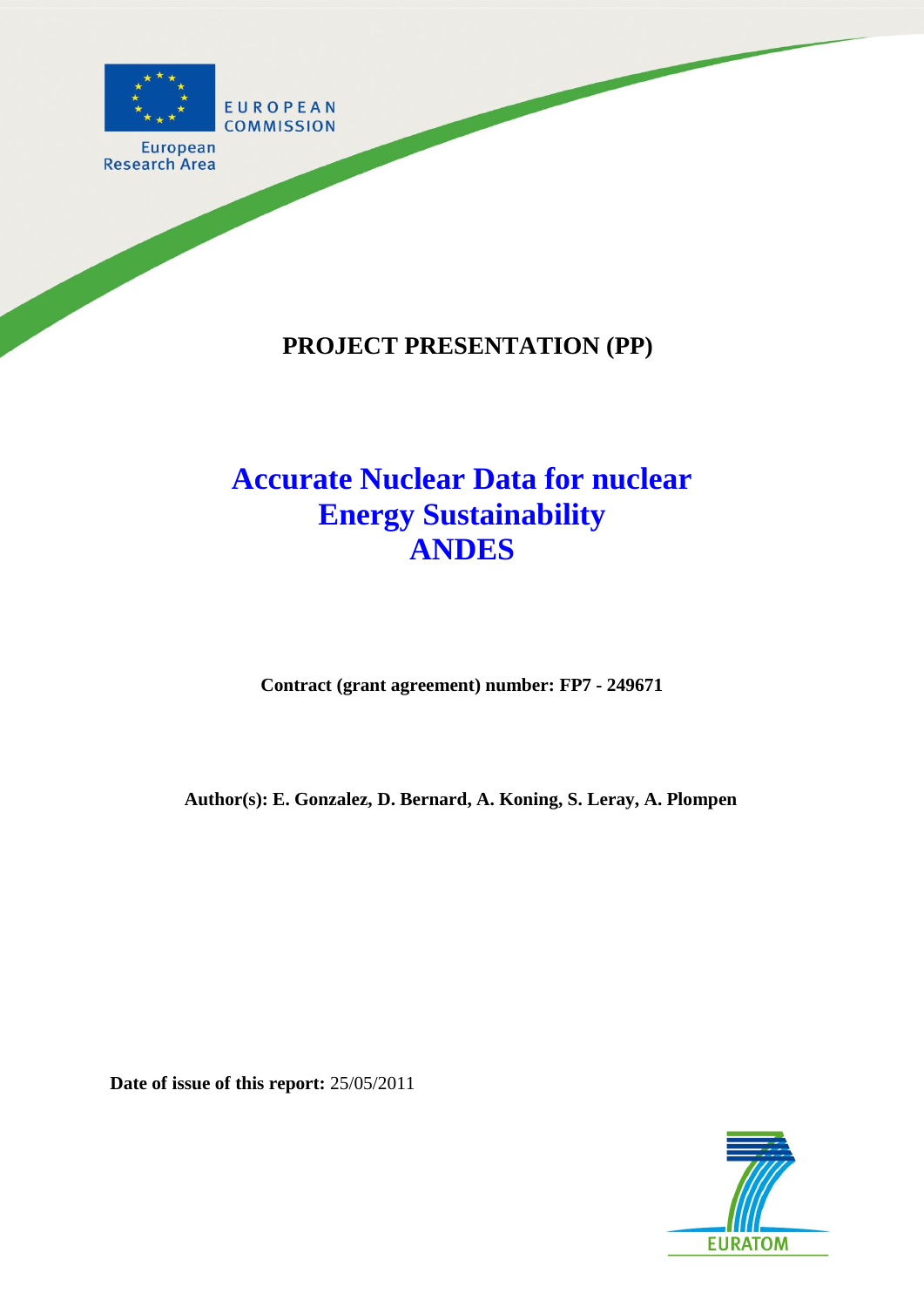In response to the nuclear data needs associated to the new reactors and new fuel cycles supported by SNETP in its strategic research agenda and in the ESNII proposal, and taking into account the priority lists for nuclear data from NEA/OECD, FP6-EURATOM projects EU-ROTRANS-NUDATRA and CANDIDE, a collaboration of 20 research centers and universities prepared a proposal to the FP7-EURATOM. The proposal with title Accurate Nuclear Data for Nuclear Energy Sustainability, ANDES, has been approved and has started its activities in May 2010.



ANDES combines a reduced group of selected differential measurements, the improvement in uncertainties and covariance's within the evaluation process and the validation of present and new data libraries using integral experiments, to bring most critical nuclear data to the level of accuracies required by the new reactors and system promoted by ESNII and the SNETP. In addition, a specific work package will improve the prediction capabilities of high-energy transport codes for the design of ADS, developing better models and performing a few selected measurements. All this activities will be coordinated with the End Users and the main actors for nuclear data dissemination, the NEA/OECD and the IAEA.

For the measurements of low and medium energies for advanced reactor systems, a combination of the best world facilities will be used in ANDES, including: IRMM neutron sources, both the e- linear and the Van de Graaff accelerators, the n\_TOF spallation facility at CERN, the Jÿvaskÿla cyclotron and the IGISOL facility, the CNRS/Orsay accelerators, and the GA-NIL accelerator complex. ANDES is concentrating these measurements in the following reactions and isotopes:

- 1. High accuracy measurements of neutron inelastic scattering cross sections of  $^{238}$ U and isotopes of structural materials and inert fuel  $(^{23}Na, Zr, Mo)$ .
- 2. High accuracy measurements of neutron total and capture cross sections of  $^{238}$ U and  $^{241}$ Am.
- 3. High accuracy measurements of fission cross sections several of Pu isotopes  $(^{238}Pu$ ,  $^{240,242}$ Pu), and minor actinides  $(^{241,243}$ Am and  $^{245}$ Cm), including the fission yields for isotopes of Np, Pu and Cm by surrogate neutrons and inverse kinematics.
- 4. State of the art decay data measurements for reactor kinetics and decay heat to improve the experimental information for the beta decay probability and strength functions and the delayed neutron emission of relevant fission fragments  $({}^{88}Br, {}^{94}Rb, {}^{95}Rb$  and  $^{137}I$ ).

Most of these measurements are already well advanced or even completed from the point of view of data taking and at present are being analyzed, after less than a year.

To improve and asses the absolute accuracy of the results from computer simulations the ANDES collaboration decided to concentrate its effort in nuclear data evaluation around the data uncertainties and correlations. Special efforts will be devoted to the codes TALYS, GE-NEUS, CONRAD, ACAB, FISPIN. A similar effort will be made to prepare simulation programs to use covariance information. To demonstrate the performance of these tools, the co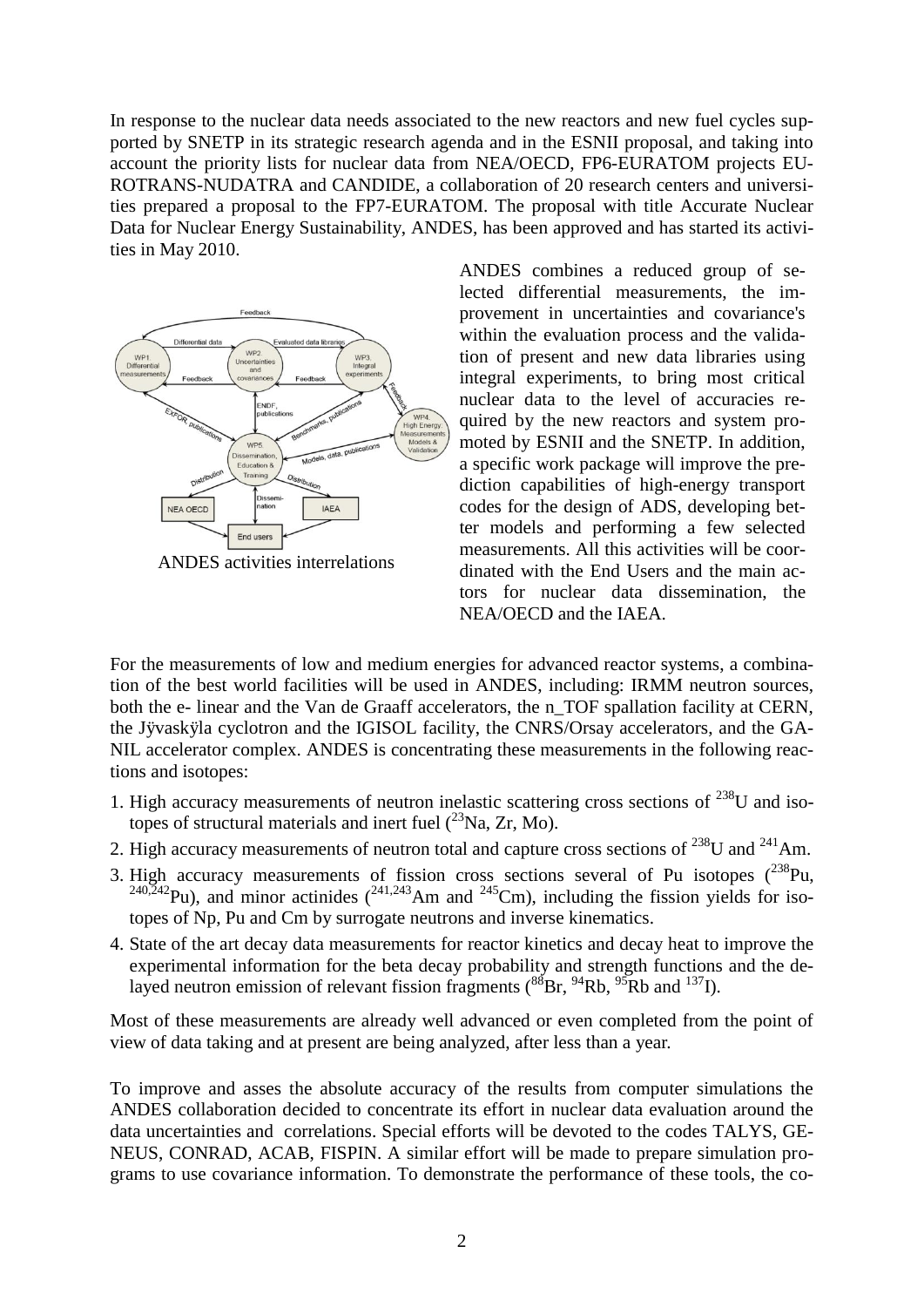variance matrices of one major and one minor actinide (from  $^{238}U^{239}Pu$ ,  $^{241}Am$ ) will be evaluated.

Integral experiments provide very relevant information for evaluation and validation of nuclear data. For these purpose ANDES have selected data coming from the following facilities: MUSE, GUINEVERE, PROFIL, ZPPR10A, SNEAK-7A and -7B, and the collection of international criticality benchmarks. Each of these experiment provide specific complementary information.

To provide directly useful data for the ESNII ADS demonstration facility, the main objective for ANDES in the high energy range is the model validation in the 150-600 MeV energy domain. A improving the predicting capabilities of the models in this range, and using new measurements at 500 MeV (p+Pb) and the post irradiation examination of MEGAPIE samples.

In parallel with these technical activities, ANDES will develop an intensive education and training program. ANDES is promoting that its R&D results into PhD and Master theses. In addition, one open training course specialized in Nuclear Data for Sustainable Nuclear Energy will be organized within ANDES.

To prepare the dissemination of the new measured or evaluated nuclear data ANDES has setup a close cooperation with NEA and IAEA, the two agencies coordinating the distribution of nuclear data, has been setup. Furthermore a website collects the most relevant results from ANDES, both for general public or active members of the project. In addition, ANDES is setting up an End Users group with: universities; R&D organizations; experimental reactors and nuclear facilities, international nuclear data agencies, industries involved in design or exploitation activities for Gen-IV and ADS system utilities, regulatory bodies and education representatives. Early access to the results produced in the project will be granted to the End Users group members and they are expected to provide feedback for ANDES and future nuclear data activities.



SNETP: Sustainable Nuclear Energy Technological Platform ESNII: European Sustainable Nuclear Industrial Initiative ADS: Accelerator Driven subcritical System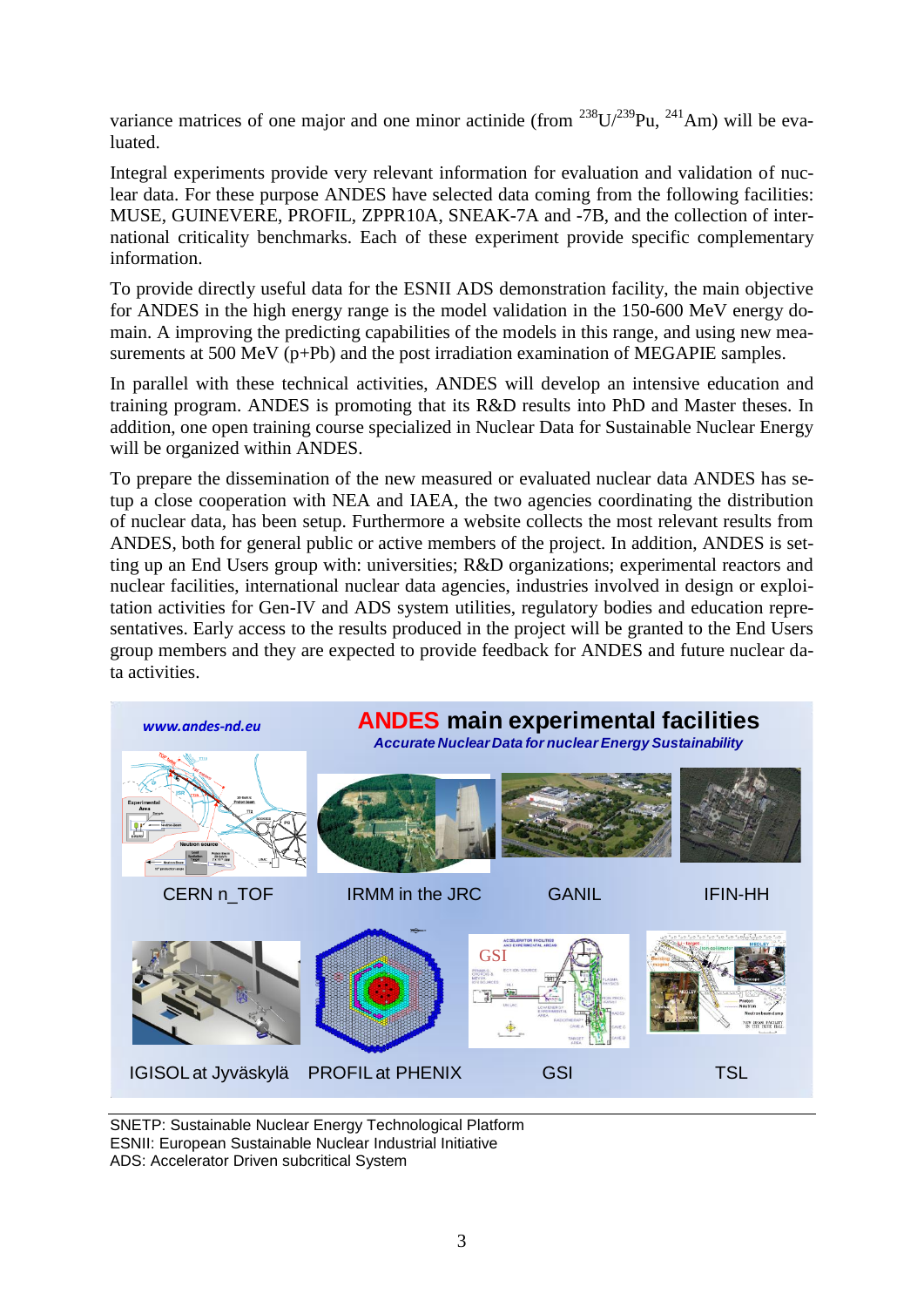## **Project information**

#### **Website address:** *www.andes-nd.eu*

**Project type** (funding instrument): CP-FP

**Project start date:** 01/05/2010 **Duration:** 36 months

**Total budget:** EUR 6165497 **EC contribution:** EUR 2995000

**EC project officer** (name, address, email): Roger Garbil European Commission Directorate-General for Research Directorate Energy (Euratom) Unit J.2 – Fission CDMA 1/46 B-1049 Brussels Email: Roger.GARBIL@ec.europa.eu

**Coordinator** (name, organisation, address, telephone, fax, email): Enrique M. Gonzalez-Romero CIEMAT Tel. +34 913466120 Fax. +34 913466576 Avda. Complutense, 22 (Edif. 17) 28040 Madrid (Spain) Email: enrique.gonzalez@ciemat.es